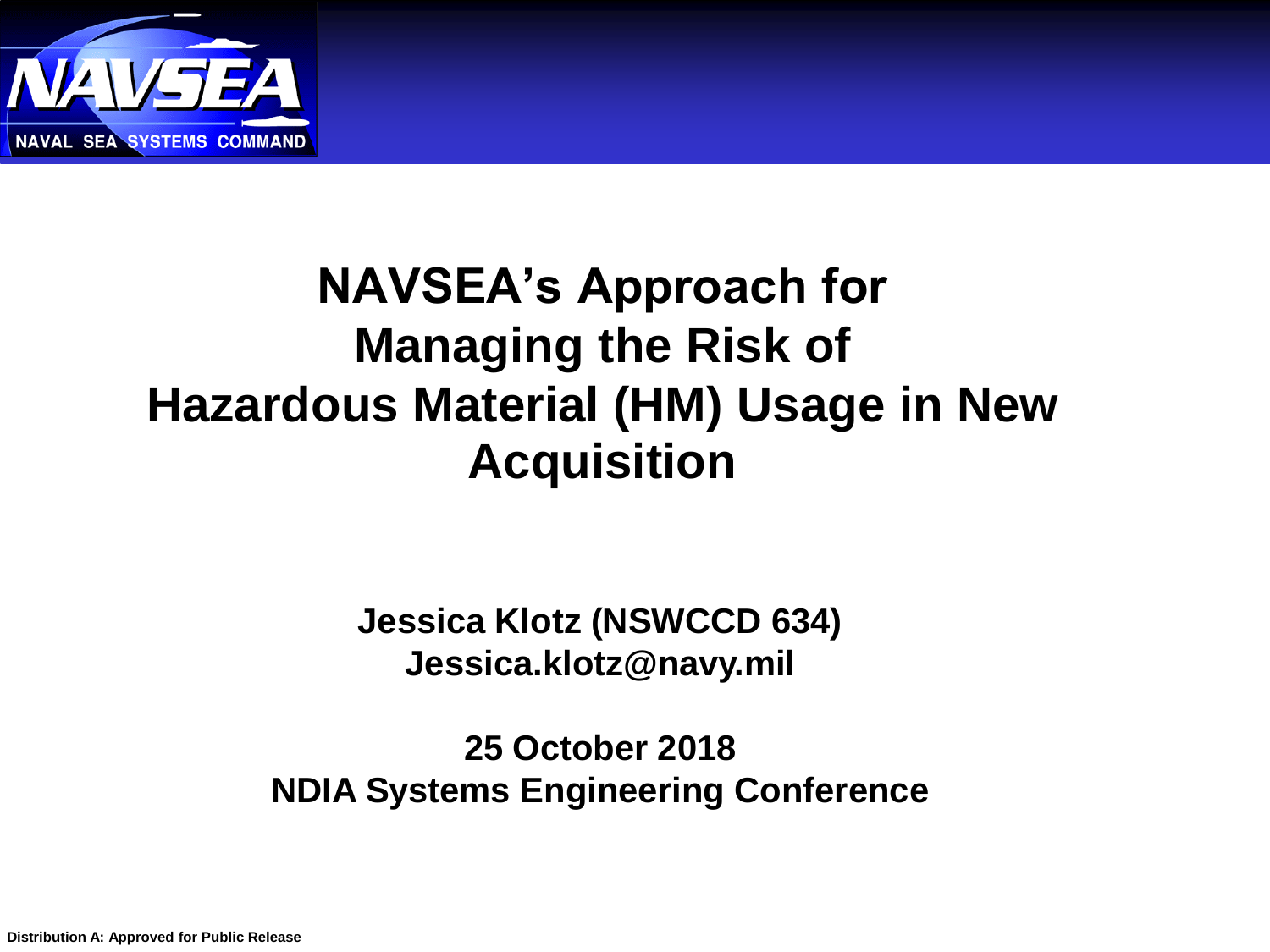

# **What is HM?**

*Any material because of its quantity, concentration or physical, chemical, or infectious characteristics, may pose a substantial hazard to the health or the environment when incorrectly used, purposefully released, or accidentally spilled.*

Likely HM if:

- Accompanied by a safety data sheet (SDS) [formerly material safety data sheet (MSDS)]
- Requires personal protection equipment (PPE)
- Presents environmental, safety, and occupational health (ESOH) concerns

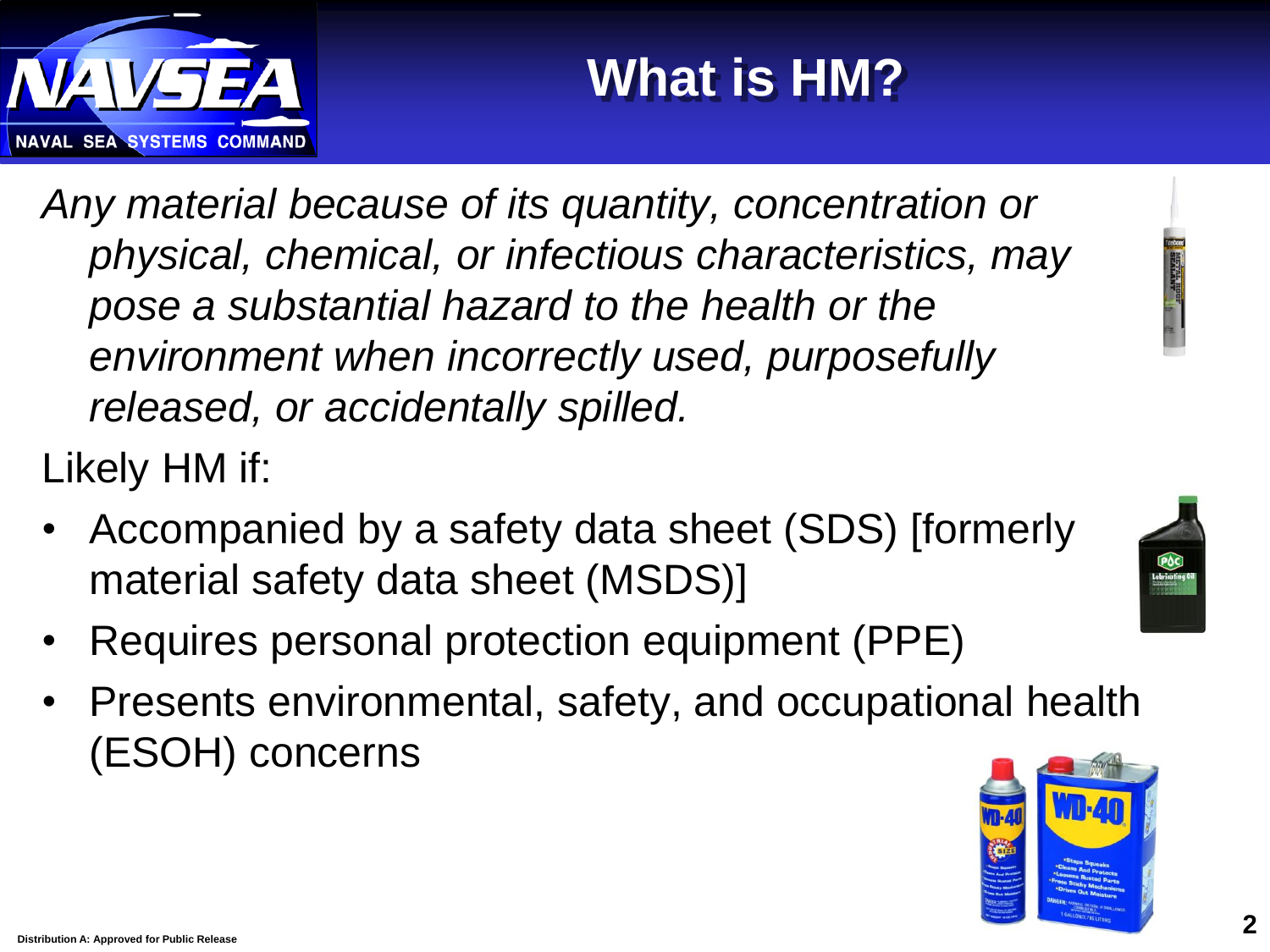

Over the life-cycle of a system, HM can be used in various applications

- General Use Consumable HM
	- Cleaning products, hydraulic fluid, paint, etc.
- Operation and Maintenance HM
	- Lubricants, greases, adhesives, batteries, etc.
- Structural articles
	- Cadmium connectors and fasteners, copper beryllium springs, etc.



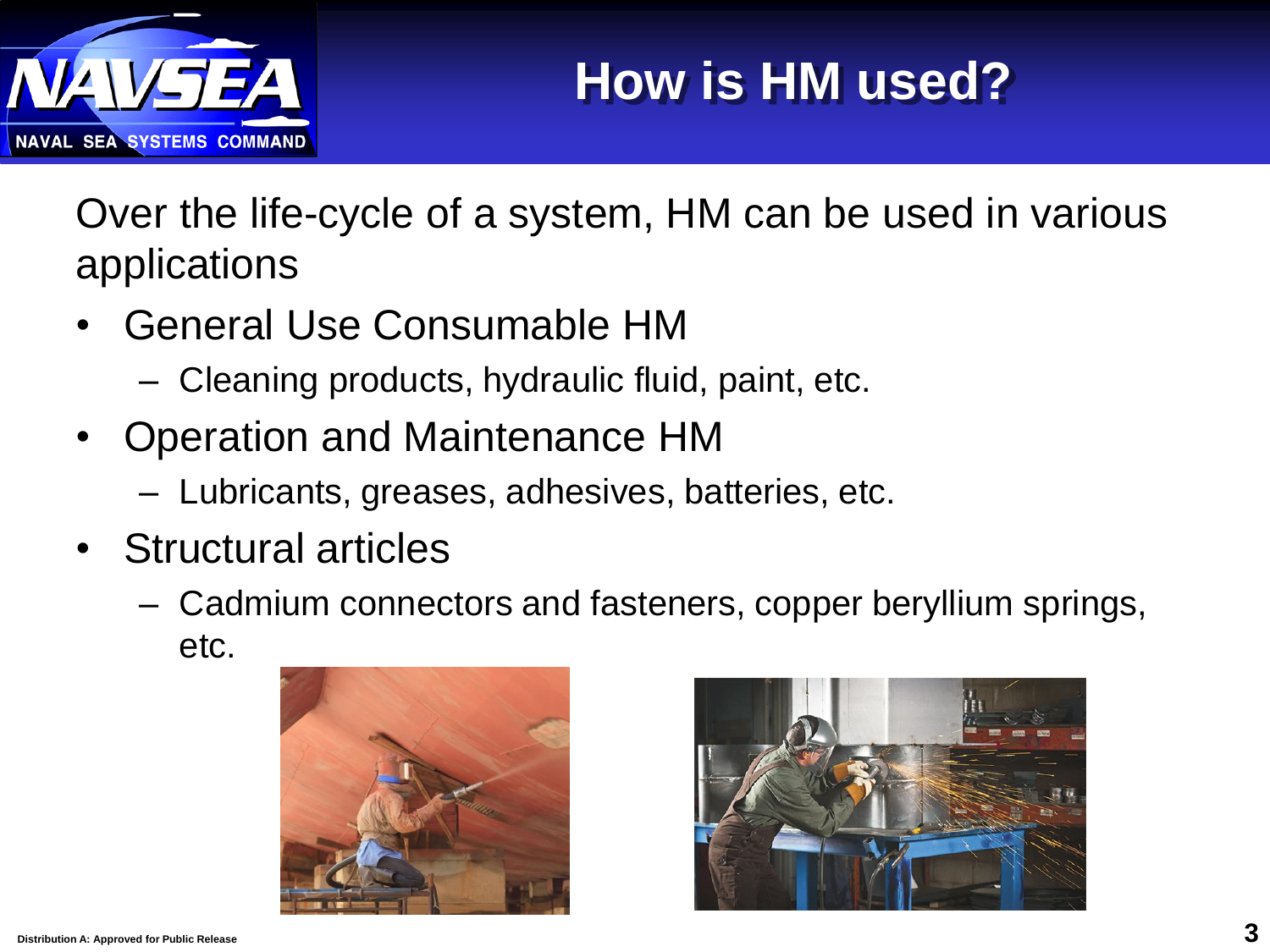

### **So what, who cares?**

- Increases Life-Cycle Costs
	- Special handling/stowage
	- Waste disposal
- Adds Compliance Constraints
	- Permitting may be required
- Presents ESOH risks
	- User safety
	- Environmental impact
- Threatens Sustainability
	- Future availability of HM may impact the lifecycle of a system

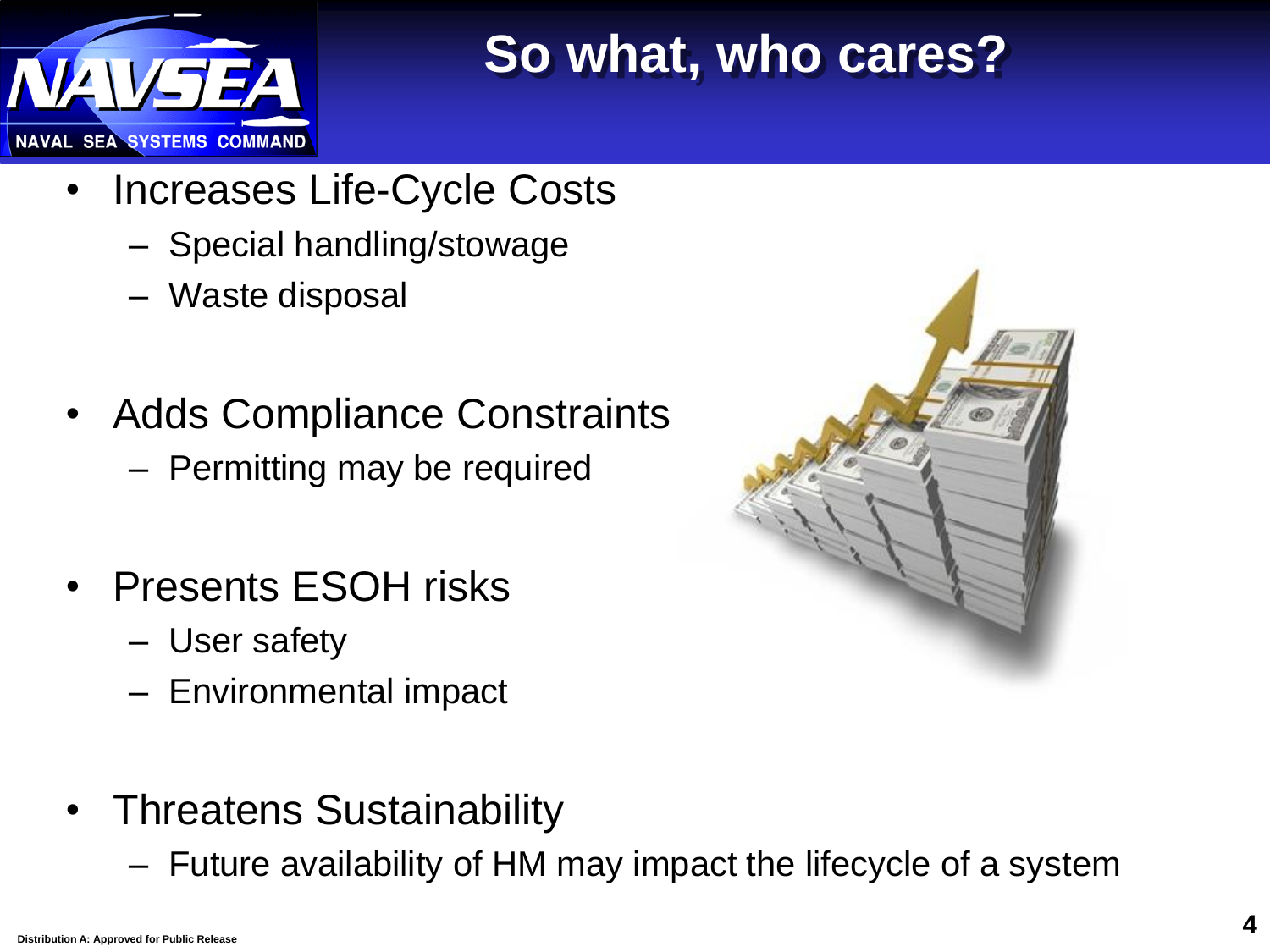

# **HM Challenges and Need to Change**

- Lack of common approach to HM avoidance
	- ― Multiple chemical avoidance lists exist among the different Navy (and DoD) Acquisition Program Offices.
- Expansive universe of chemicals of concern
	- ― How to decide what chemicals to include or prioritize
- HM managed independently of system safety
- OEM's have to stock various materials for same application based upon individual programs
	- Lack of commonality
	- Potential sustainability concerns
	- Increased cost to DoD for parts and materials
	- Inability to implement other program's lessons learned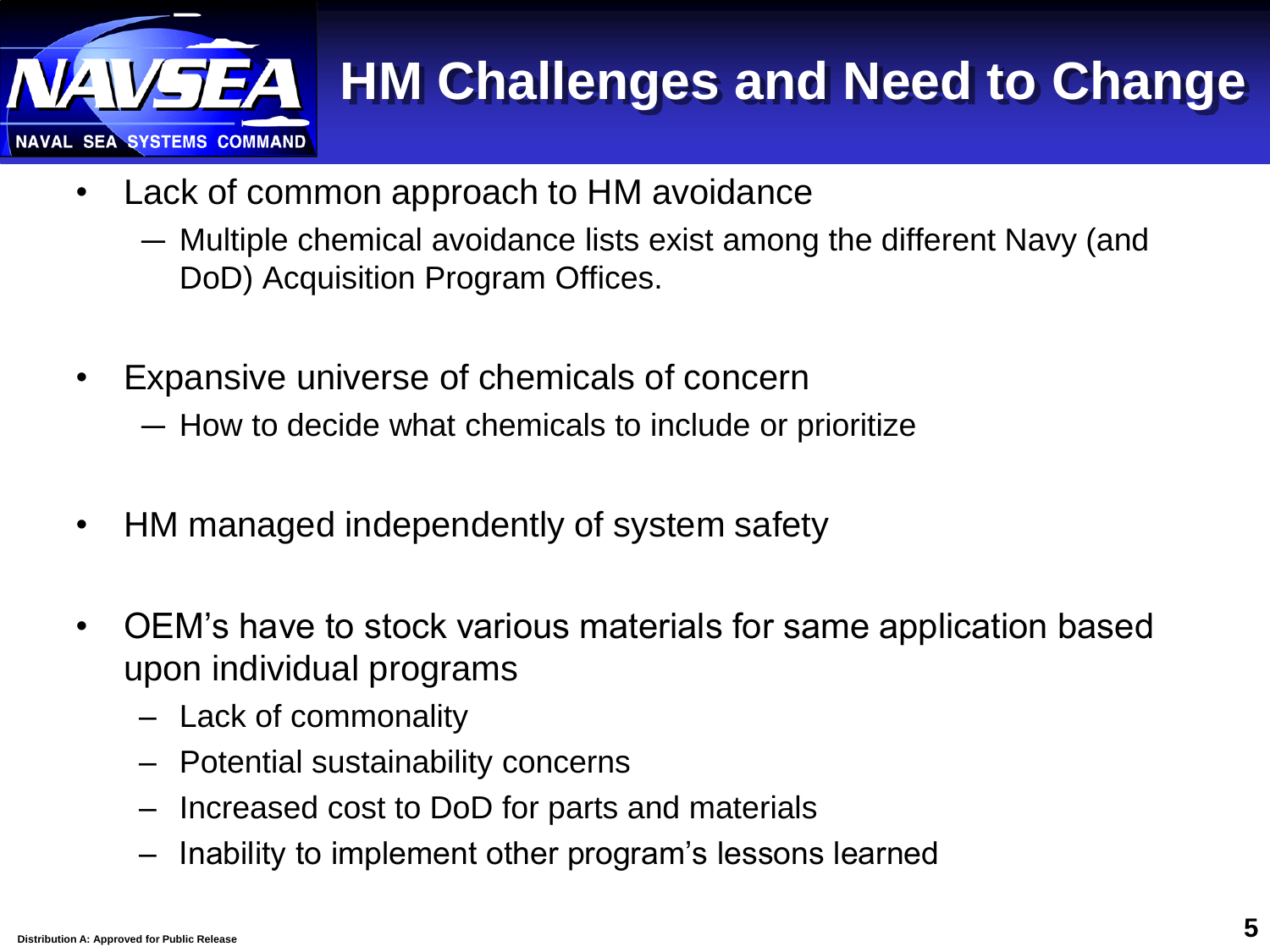

### **Historical Efforts to Standardize HM Management**

- NAVSEA technical community recognized the need to standardize, strengthen, and improve the approach to hazardous materials avoidance in acquisition programs
	- 2008: NAVSEA 04RE Prohibited and Controlled Chemical List **Guidance**
	- 2010: NAVSEA 05P25 HM Avoidance Process Letter
	- 2012: NAVSEA 05P5 Prohibited and Controlled Chemical List Revision 1
		- Baseline for 2013 National Aerospace Standard (NAS) 411-1
	- 2015: NAVSEA Hazardous Material Avoidance Process Design, Practices, and Criteria (DPC) Manual
		- Knowledge sharing, lessons learned, and process improvement between NAVSEA technical community, Program Executive Offices, NMCPHC, FFC, NAVAIR, SPAWAR, Shipyards, and OEMs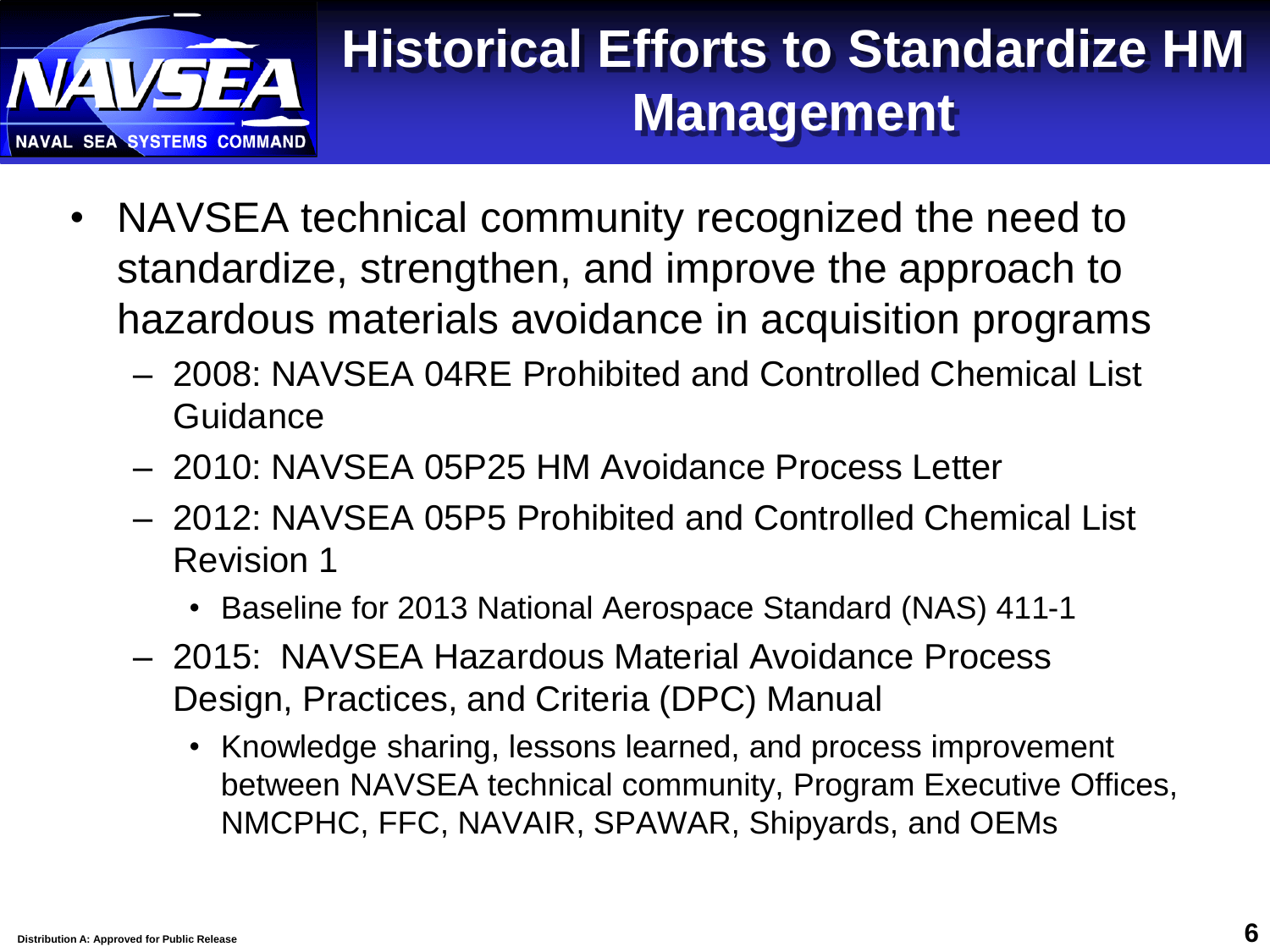

### **How We are Standardizing**

#### **NAVSEA 05 HM Avoidance Process DPC Manual (T9070-AL-DPC-020/077-2)**

- Applicable to all new ship and weapon system/equipment acquisition programs, modernization programs, logistics revisions and system life-cycle management
- Outlines roles and responsibilities for acquisition programs and the technical community
	- Invoke the requirements of the DPC Manual within all appropriate documents
		- Should be integrated into the Statement of Work and/or Requirement Specifications prior to contracting
		- Can be referenced in contract documentation
		- Should be referenced in the Systems Engineering Program, System Safety Management Plan, Hazardous Materials Management Program Plan , and other design documents (as contractually required and appropriate)
	- **Management of HM is based upon application and associated risk**
		- Defines HM identification, risk assessment, acceptance and tracking process

#### **Handle HM Risks the Same as All Other System Safety Hazards**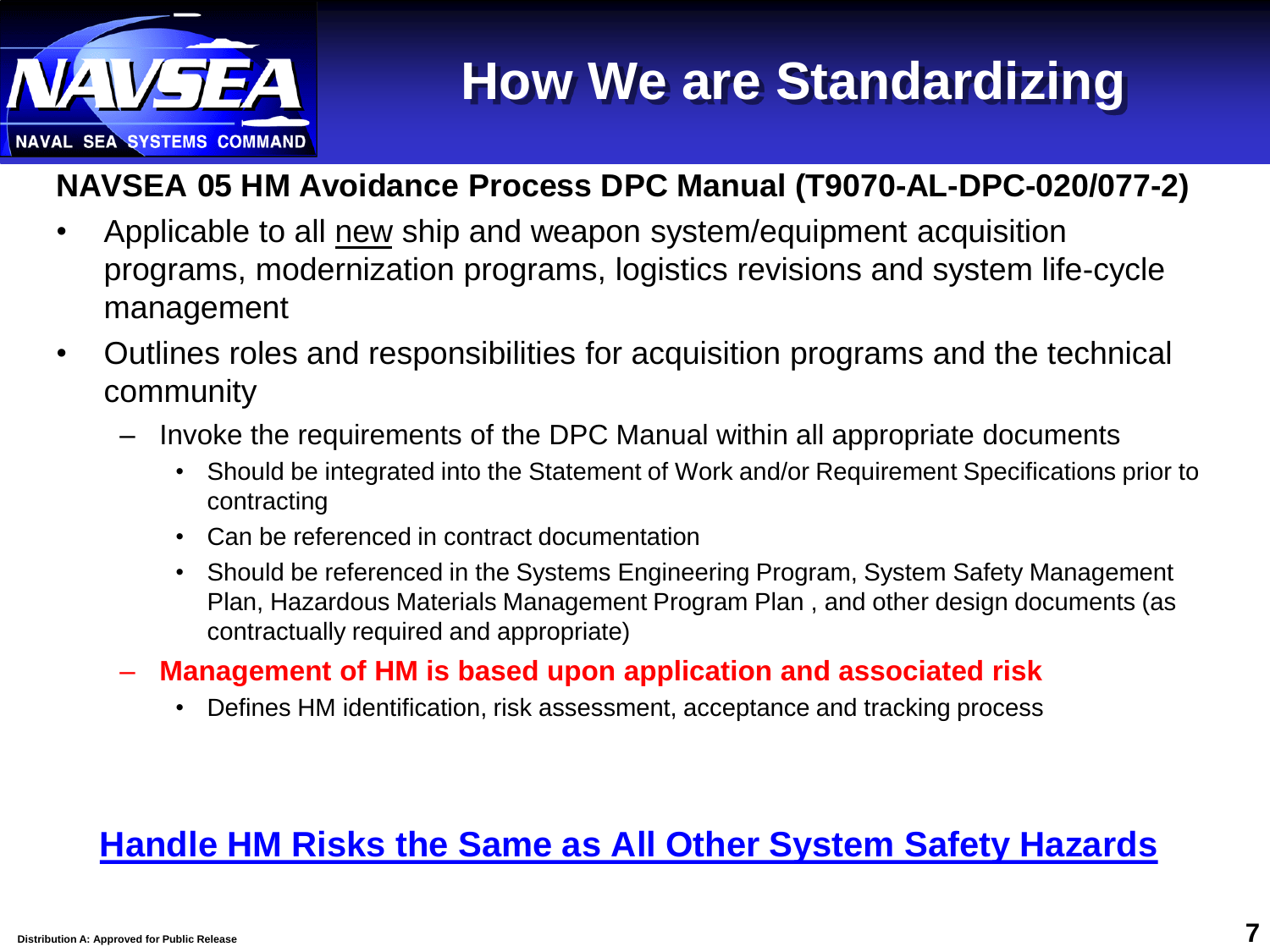

### **How We are Standardizing**

- DPC Manual promulgates the **NAVSEA List of Targeted Chemicals (N-LTC)** 
	- Standardized chemical list for incorporation into Acquisition Program documentation
	- Divided into three tiers: Prohibited, Restricted, and Tracked (aligns with definitions per MIL-STD-882E, Task 108)
	- Complements Aerospace Industry Association Hazardous Material Target List (HMTL) published in NAS 411-1
		- All prohibited/restricted chemicals listed on NAS 411-1 are listed on N-LTC
			- N-LTC updated to reflect changes to chemical tiers as accepted by DoD and implemented in 411-1
		- N-LTC includes chemicals that are unique to shipboard environment
			- N-LTC is the NAVSEA tailored version of the NAS 411-1 as defined by the NAS 411-1 language
			- NAS 411-1 maintained as the smaller chemical universe to control costs associated with HM management
				- Chemicals required to build an aircraft carrier are significantly different from those required to build a tank, jet, or helicopter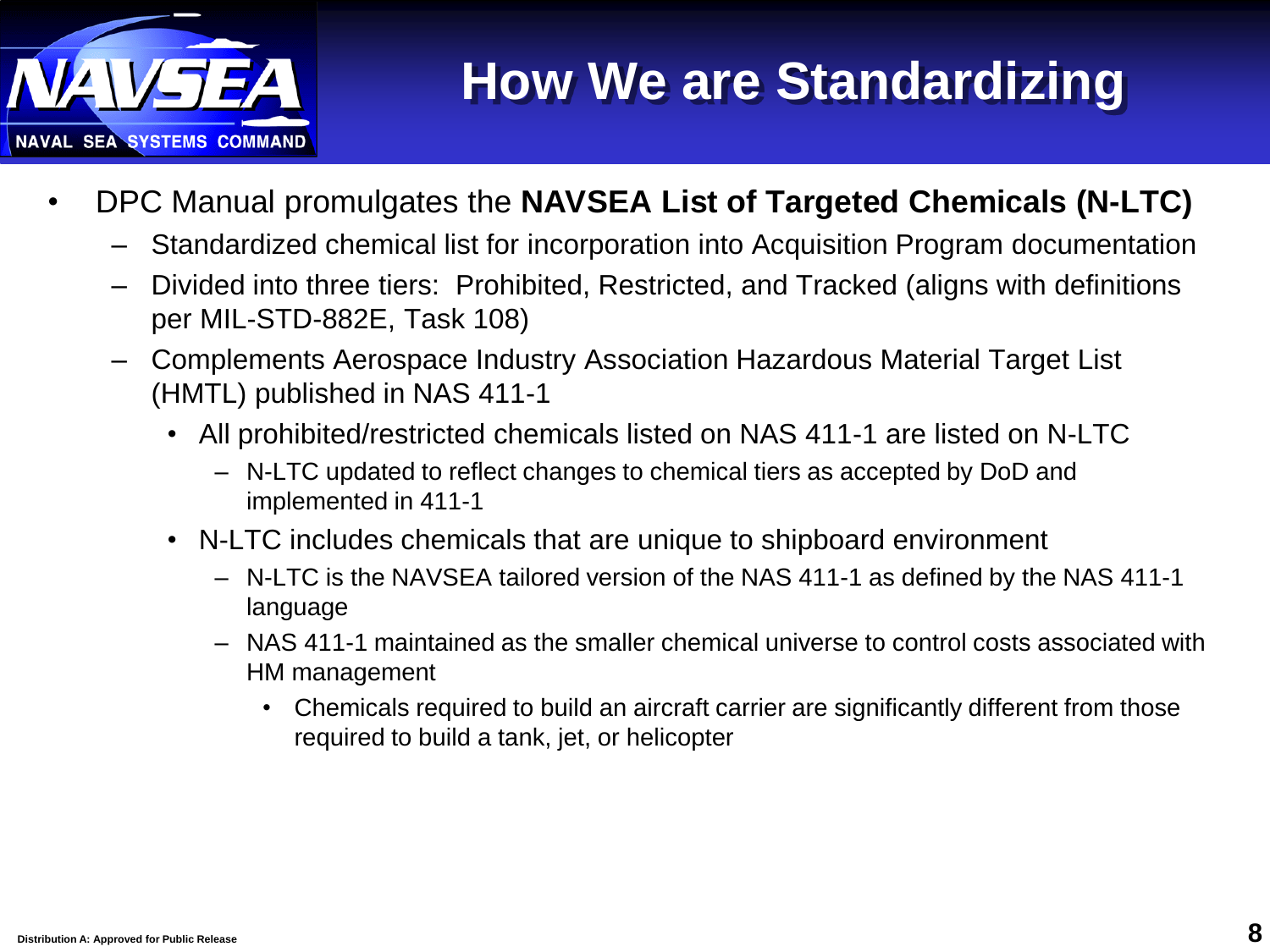

# **N-LTC Details**

- **5 prohibited chemicals/families** 
	- Hexavalent Chromium, Ozone Depleting Substances (ODS) Class I, Asbestos (including variations), Polychlorinated Biphenyls (PCBs), and Chlordane

#### • **175 Restricted chemicals/families**

- Identification of NAVSEA 05 application exceptions to restricted tiers
	- NAVSEA technical community has identified and approved the risk associated with specific applications for certain restricted chemicals (included as notes in manual)
		- These approvals are specific to NAVSEA
		- Many of these applications are common across DoD
		- **Programs still need to accept risk**
	- Reduces waiver burden from chemicals in commonly accepted applications
	- Examples include:
		- Industry Standard Metal Alloys (chromium, lead, nickel)
		- Mercury used in general purpose lighting, LCD displays, and battery residual
		- Copper used in piping, cables, printed circuit boards, wire, terminals, or electrical applications that require bonding or grounding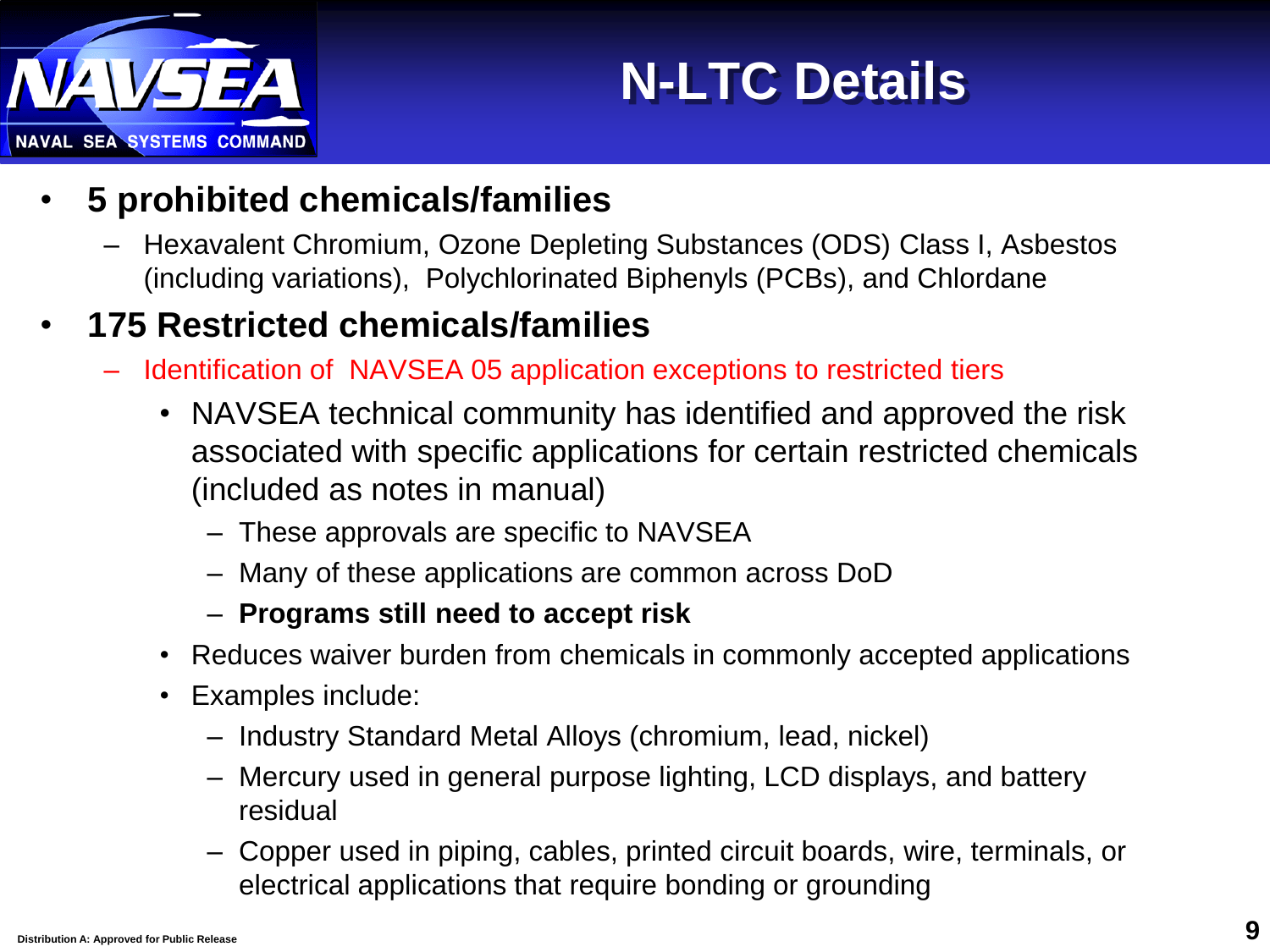

- NAVSEA technical community has standardized the assignment of severities associated with chemicals
	- Historical attempts at HM risks assessments did not have proper justifications for severity assignments
	- Prohibited and Restricted chemicals are listed in the N-LTC with a severity based upon MIL-STD-882E definitions
		- Known Carcinogens assigned Catastrophic Severity
			- Exposure to a known human carcinogen can result in cancer which can result in death
		- Likelihood of getting cancer is dependent upon the application including dose, frequency of exposure, routes of exposure, etc.
			- Probability
		- Other chemicals weighted based upon engineering best judgement
		- **It is at the discretion of the program to assign probabilities specific to their applications**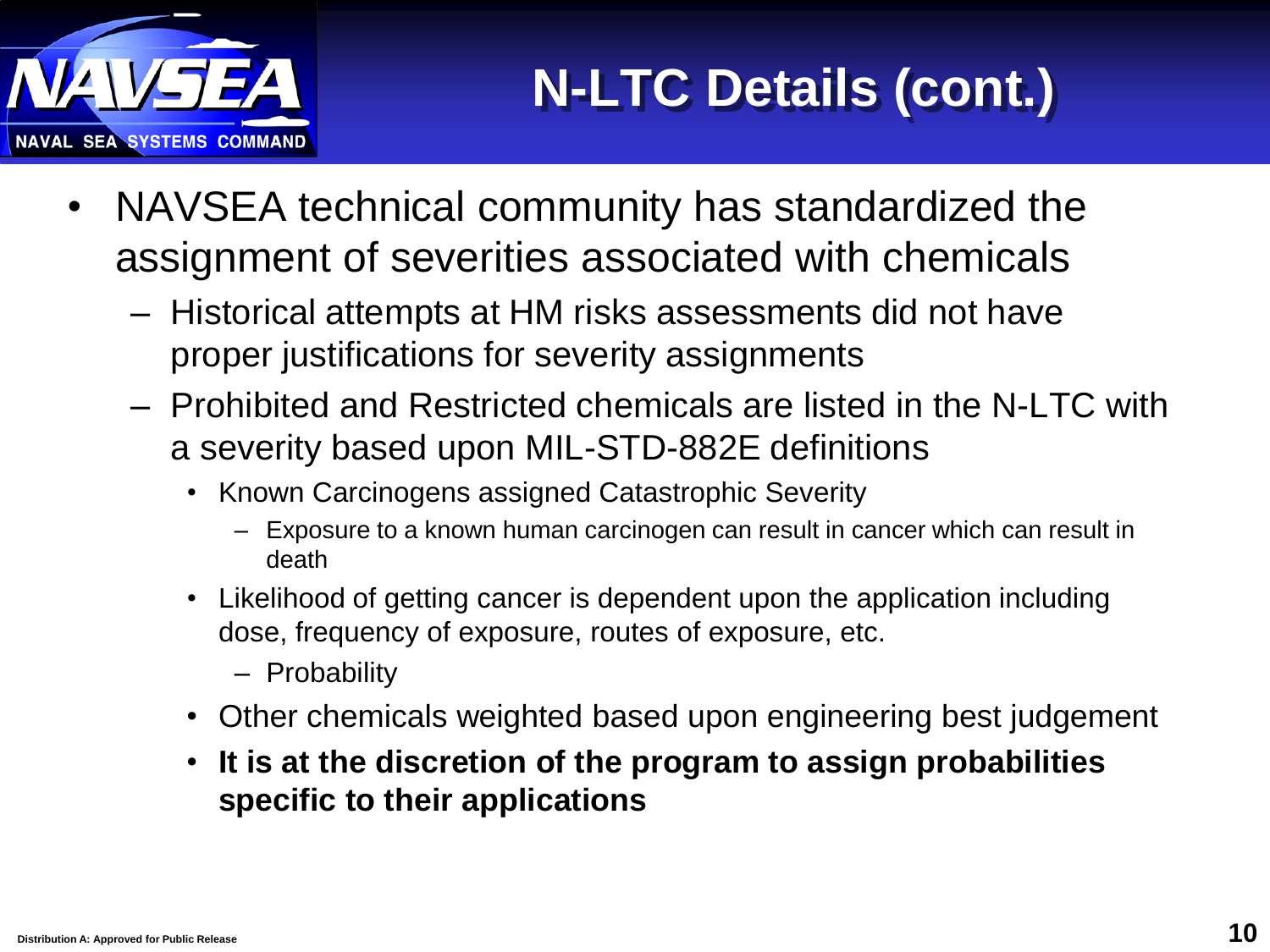

**N-LTC Update**

#### N-LTC currently being updated

- Chemical Changes
	- ODS Class II elevated to Prohibited/HFCs to Restricted
		- Montreal Protocol and Clean Air Act
	- Persistent Organic Pollutants (POPs) are prohibited
		- Includes chlordane as well as DDT, Heptachlor, Aldrin, etc.
	- Updates to NAS 411-1 from 2013 to 2016
	- Toxic Substances Control Act (TSCA) 10 and TSCA Persistent, Bioaccumulatives, and Toxics (PBT)
	- PFOS (Prohibited)/PFOA (Restricted)
	- Other chemicals as directed by SECNAV and CNO
- Creation of new application exceptions
	- Based upon recommendations of SEA 05 Technical Community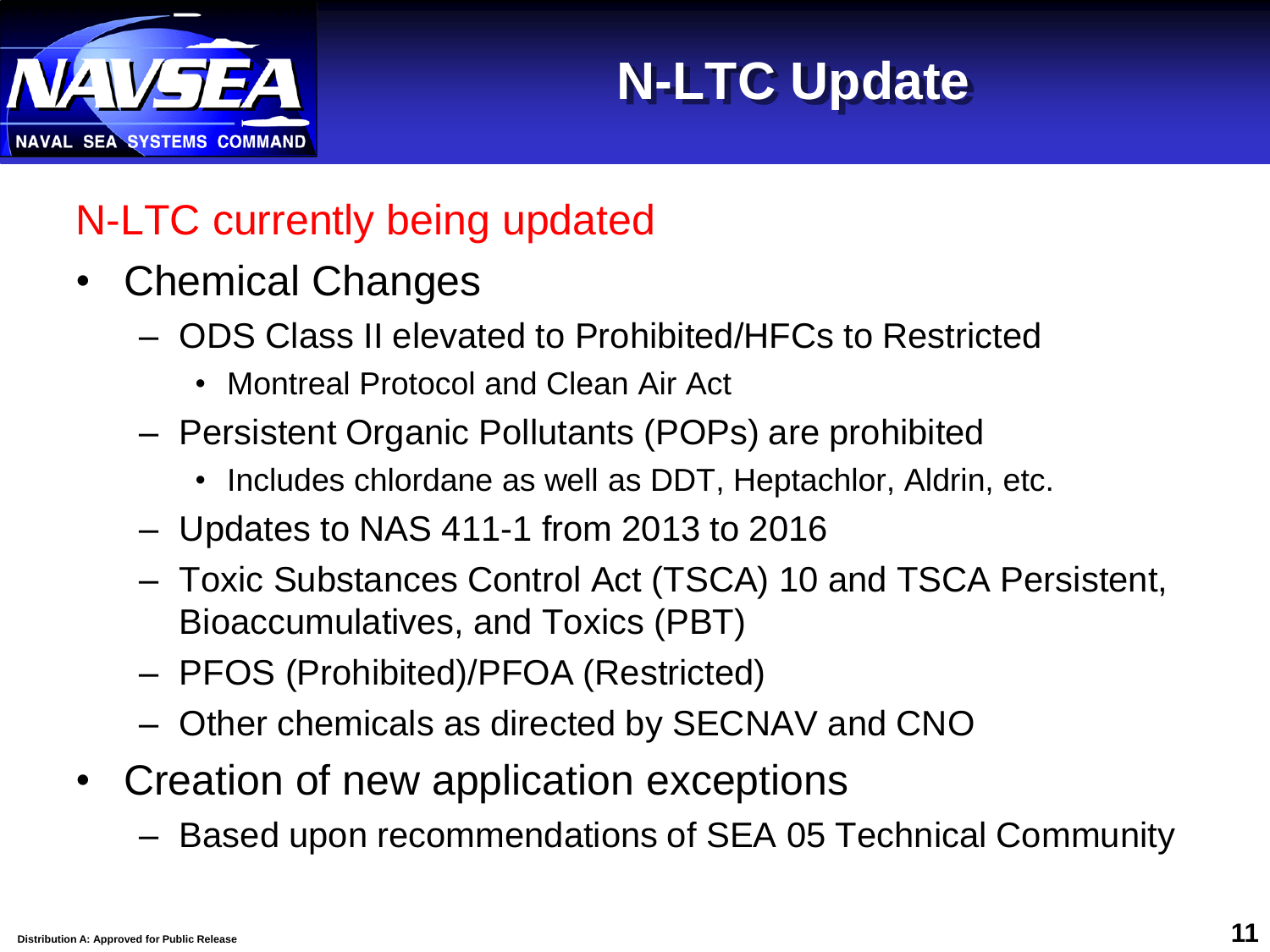

- Severity assignments updated per technical paper developed by Navy Marine Corps Public Health Center (NMCPHC)
	- NAVSEA worked with NMCPHC to develop a scheme to correlate the severity definition to chemicals
	- The severity for personnel exposure to HM determined based upon the intrinsic nature of the chemical constituents (ie. What information is on the SDS)
		- Correlate the classifications per the Global Harmonization System (GHS) found on Safety Data Sheets (section 2) to severities
		- Severities have been assigned to chemicals using both MIL-STD-882E and NAVSEA 5100.12-M definitions
		- Based solely on personnel exposure hazards, not environmental constraints
	- Programs may vary specific HM severities from those listed for chemicals based upon information on product SDS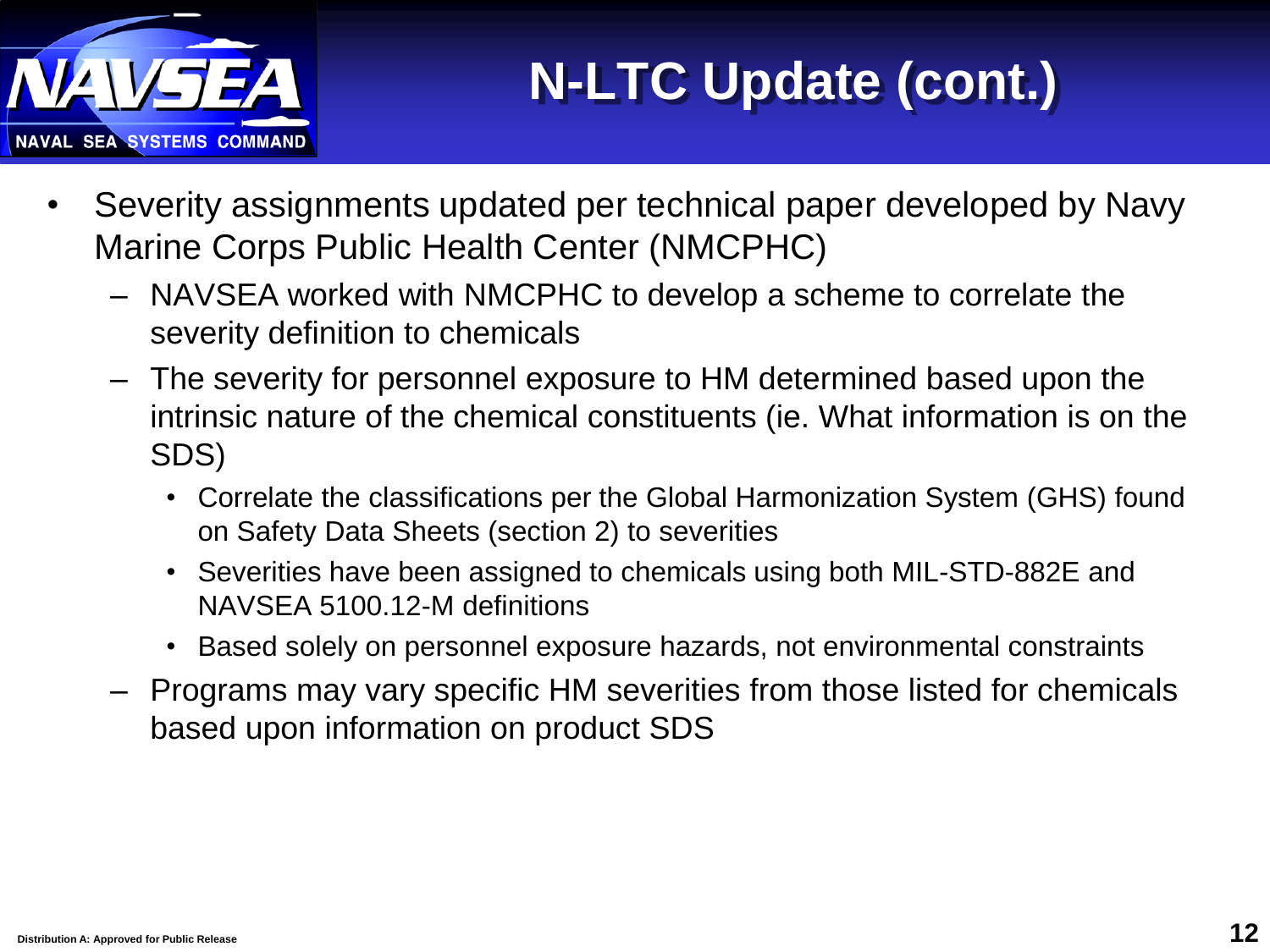

### **HM Risk Assessments**

Identification of HM application

- Use vendor supplied information to identify HM containing a prohibited or restricted chemical
	- SDS, Bill of Materials, drawings, other technical data
	- Identify the severity listed in the N-LTC
- Determine probability of personnel exposure specific to the HM application
	- Is it fully encapsulated or a throw-away at end of life
	- Frequency of Application
	- Routes of Exposure
	- What maintenance is performed
	- Personal Protective Equipment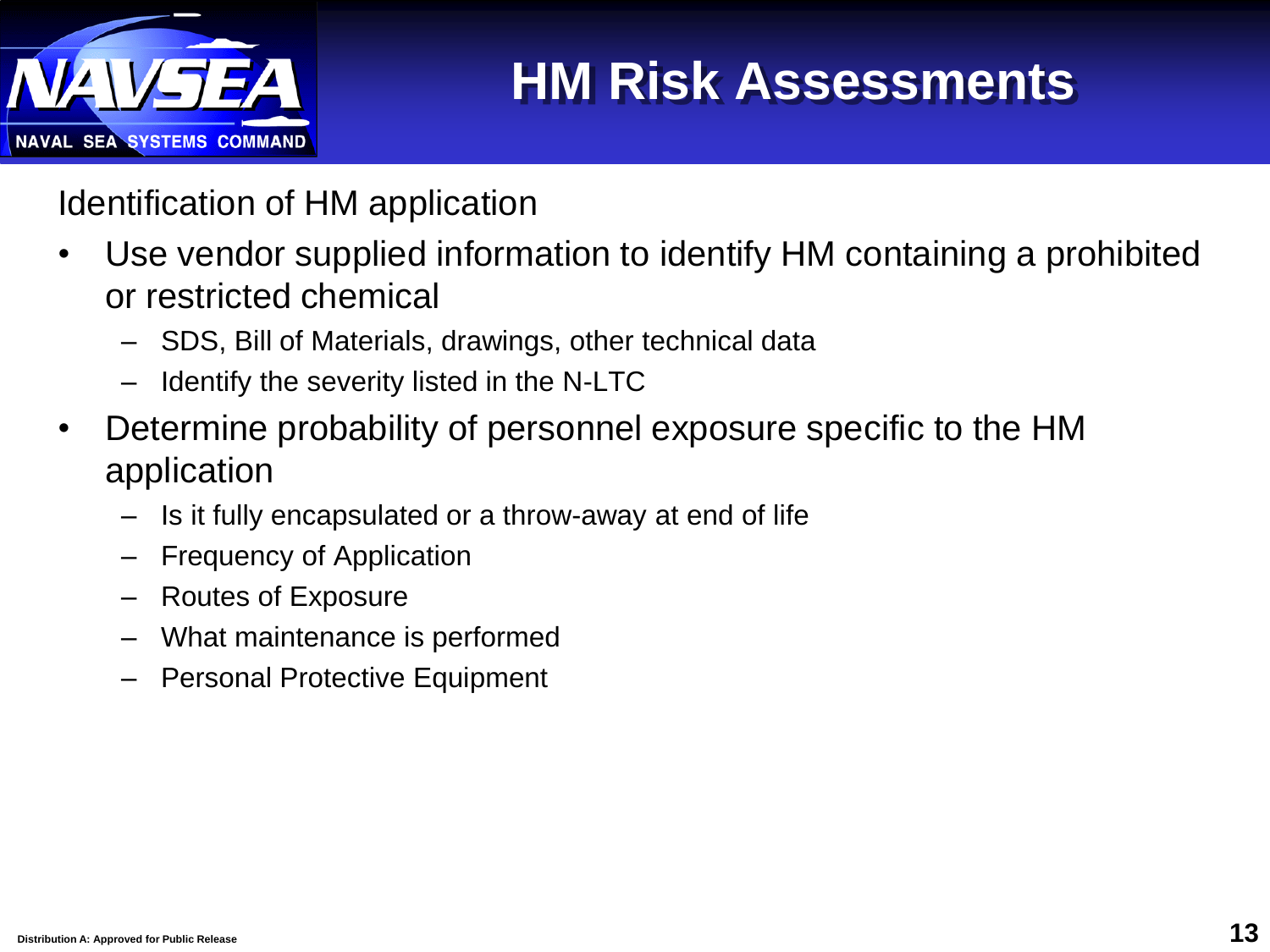

### **HM Risk Assessment**

| <b>RISK ASSESSMENT MATRIX</b>         |                     |                        |                        |                   |  |  |  |  |  |  |
|---------------------------------------|---------------------|------------------------|------------------------|-------------------|--|--|--|--|--|--|
| <b>SEVERITY</b><br><b>PROBABILITY</b> | Catastrophic<br>(1) | <b>Critical</b><br>(2) | <b>Marginal</b><br>(3) | Negligible<br>(4) |  |  |  |  |  |  |
| <b>Frequent</b><br>(A)                | <b>High</b>         | <b>High</b>            | <b>Serious</b>         | <b>Medium</b>     |  |  |  |  |  |  |
| Probable<br>(B)                       | <b>High</b>         | <b>High</b>            | <b>Serious</b>         | <b>Medium</b>     |  |  |  |  |  |  |
| <b>Occasional</b><br>(C)              | <b>High</b>         | <b>Serious</b>         | <b>Medium</b>          | Low               |  |  |  |  |  |  |
| Remote<br>(D)                         | <b>Serious</b>      | <b>Medium</b>          | <b>Medium</b>          | Low               |  |  |  |  |  |  |
| Improbable<br>(E)                     | <b>Medium</b>       | <b>Medium</b>          | <b>Medium</b>          | Low               |  |  |  |  |  |  |
| <b>Eliminated</b><br>(F)              | <b>Eliminated</b>   |                        |                        |                   |  |  |  |  |  |  |

#### **MIL-STD-882E**

|                                                                     |                                | Severity                               |                                  |                     |                 |                    |                 |                   |     |  |
|---------------------------------------------------------------------|--------------------------------|----------------------------------------|----------------------------------|---------------------|-----------------|--------------------|-----------------|-------------------|-----|--|
|                                                                     |                                | <b>CVN</b><br>Loss <sup>2</sup><br>(1) | Ship<br>Loss <sup>2</sup><br>(2) | Catastrophic<br>(3) | Critical<br>(4) | Significant<br>(5) | Marqinal<br>(6) | Negligible<br>(7) | N/A |  |
| $\Gamma_{\!A}$<br>-H<br>$\overline{ }$<br>Probabi<br>and<br>equency | Frequent<br>(A)                | High                                   | High                             | High                | High            | High               | Serious         | Medium            |     |  |
|                                                                     | Probable<br>(B)                | High                                   | High                             | High                | High            | Serious            | Serious         | Medium            |     |  |
|                                                                     | Occasional<br>(C)              | High                                   | High                             | High                | Serious         | Serious            | Medium          | Medium            |     |  |
|                                                                     | Infrequent<br>(D)              | High                                   | High                             | Serious             | Serious         | Medium             | Medium          | Low               |     |  |
|                                                                     | Rare<br>(E)                    | High                                   | Serious                          | Serious             | Medium          | Medium             | Low             | Low               |     |  |
|                                                                     | Remote<br>(F)                  | Serious                                | Serious                          | Medium              | Medium          | Low                | Low             | Low               |     |  |
|                                                                     | Improbable<br>(G)              | Serious <sup>3</sup>                   | Serious <sup>4</sup>             | Medium              | Low             | Low                | Low             | Low               |     |  |
| я<br>rvi.                                                           | Eliminated <sup>5</sup><br>(H) |                                        |                                  |                     |                 |                    |                 |                   |     |  |

#### **NAVSEA 5100.12-M**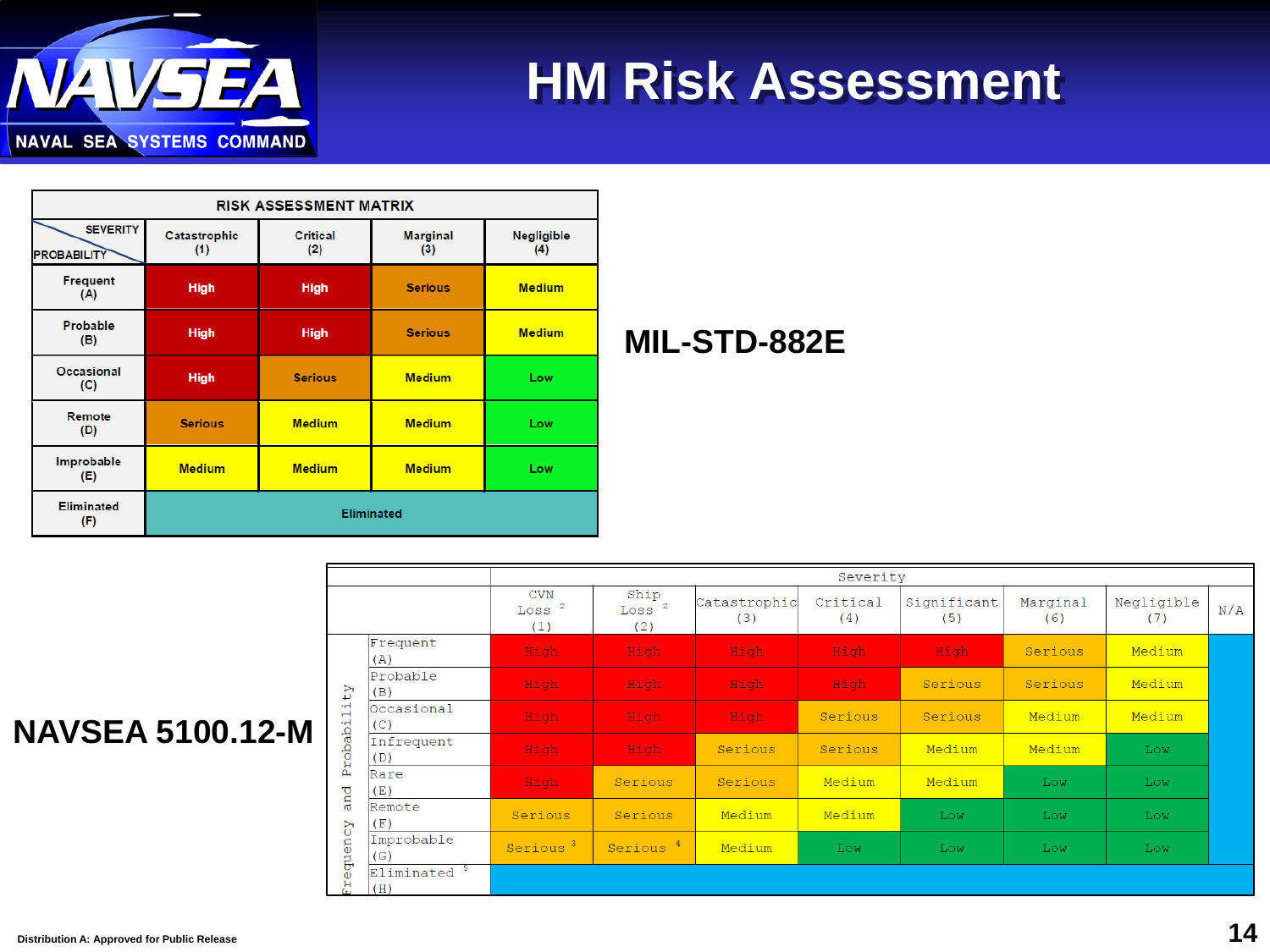

### **Process Examples**

- **Copper Piping** 
	- Copper and Copper Compounds is a restricted material with a severity of marginal
		- CWA Priority Pollutant, DOT Severe Marine Pollutant, and OSHA PEL<1ppm
	- Copper piping is pervasive across navy platforms
	- Copper and Copper Compounds on N-LTC contains an exception for piping
		- Risk Assessment performed by PNS determined it was medium risk
	- Per acceptance process, programs identify the use and approximate volume of copper piping used and input into tracking system with no further review required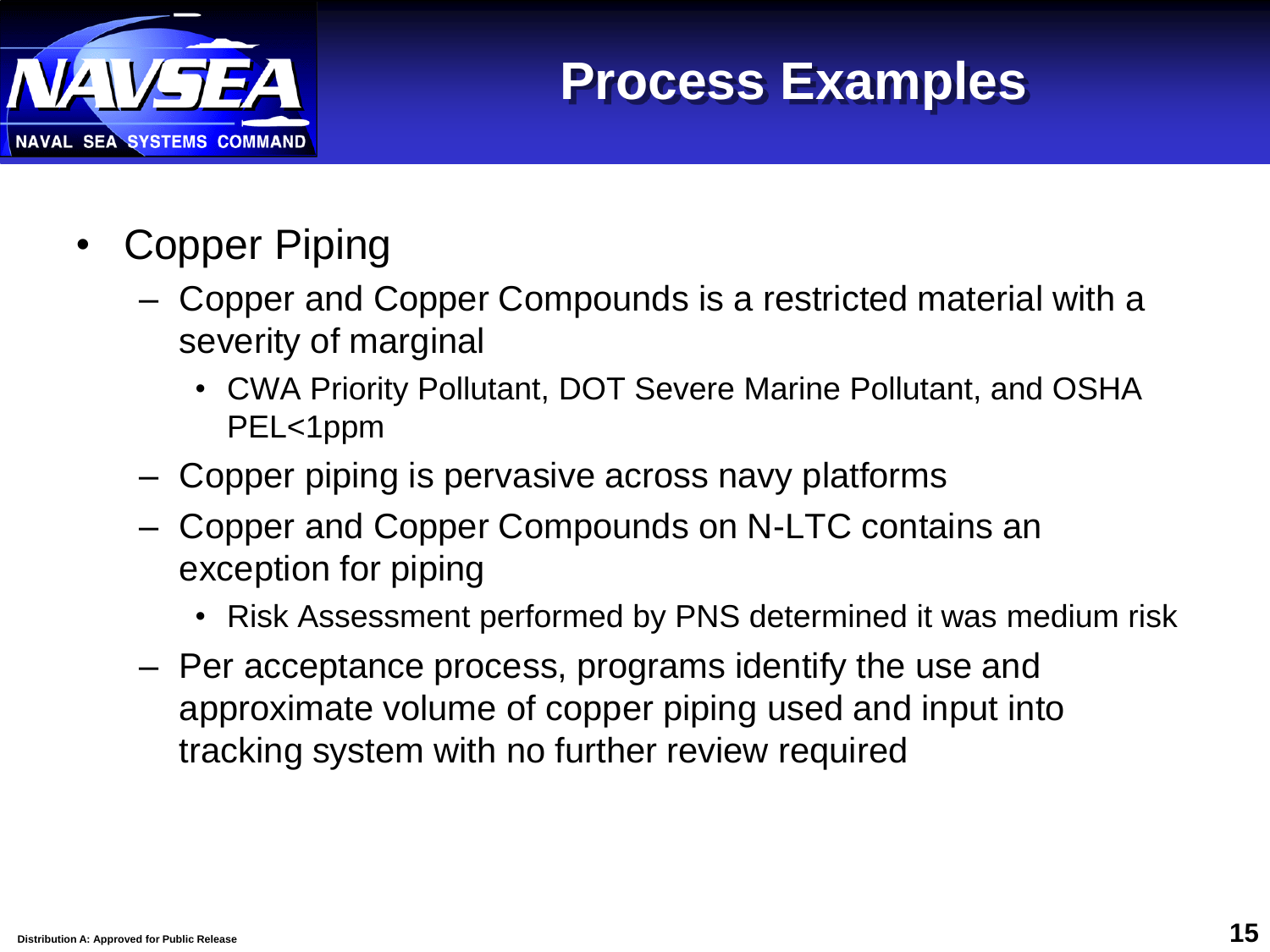

## **Process Examples (cont.)**

- Methylene Chloride for paint stripping during maintenance
	- Methylene Chloride is a restricted chemical with a severity of **Critical**
		- NTP Anticipated Carcinogen, CAA Hazardous Air Pollutant, CWA Priority Pollutant, Greenhouse Gas, OSHA Specific Standard, Highly Flammable
		- One of the Toxic Substances Control Act (TSCA) 10
	- Some paint strippers contain 60-80% methylene chloride
	- Methylene Chloride evaporates off after use so will not be in delivered products
		- Maintenance/Logistics requirements determined during construction
	- Paint stripping commonly occurs during maintenance but appropriate PPE and ventilation is implemented across all Navy facilities so probability of exposure will be **Remote** resulting in a Risk Assessment Code of **Medium**
		- Medium risks require NAVSEA 05 TWHs concurrence on assessments and acceptance by the Program Manager
	- TWH will not concur with the risk based upon readily available authorized substitutes

**Process will encourage Programs to utilize already approved materials that do not contain N-LTC chemicals to avoid labor and time impacts**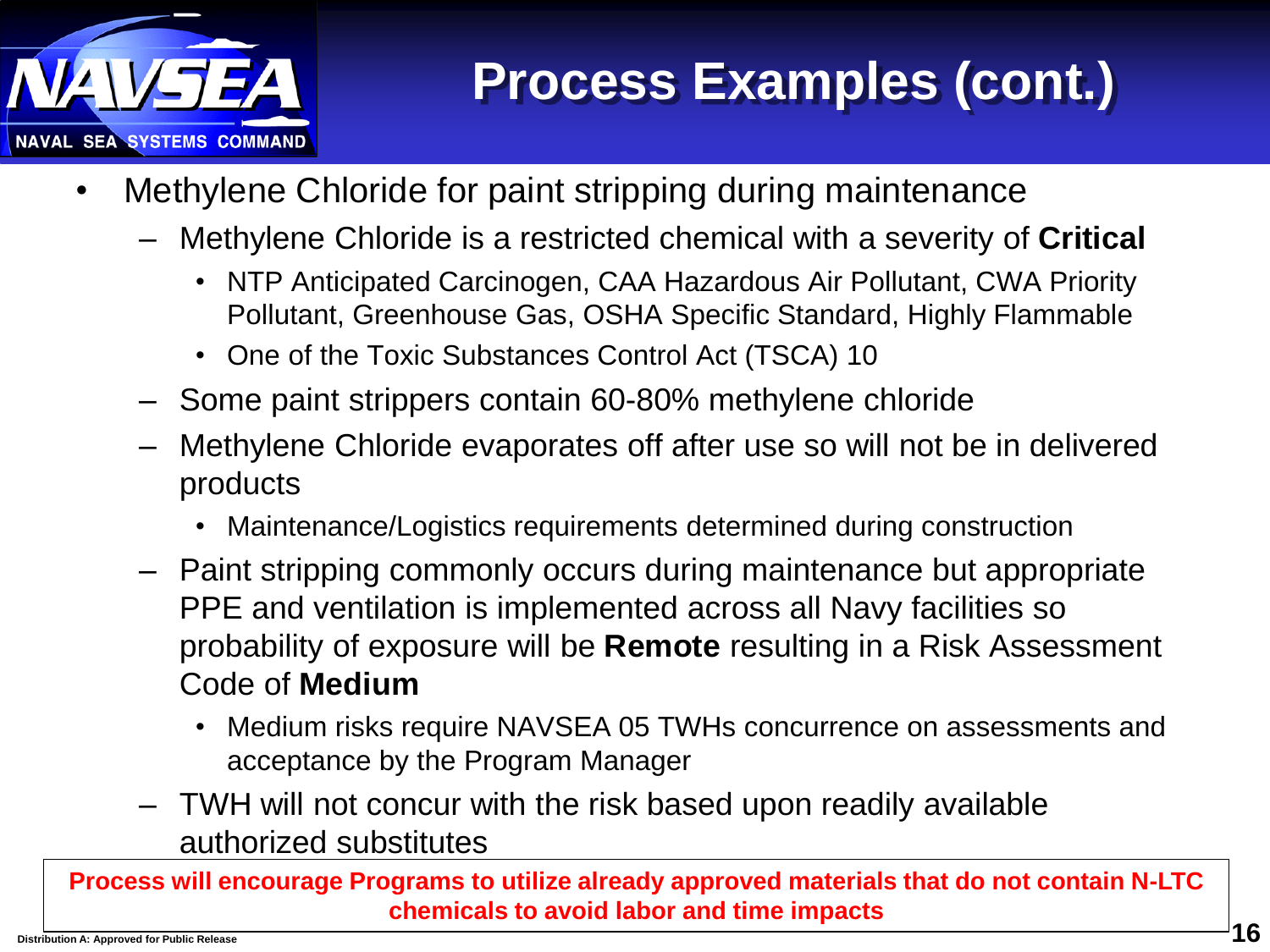

# **Bottom Line**

- This process will assist future development, acquisition, modernization and life cycle management programs to eliminate/minimize HM used in their systems.
	- Standard approach for all programs at inception
	- Ensure regulatory compliance
	- Increase sustainability and create commonality
	- Reduction of cost for HM management over entire life-cycle